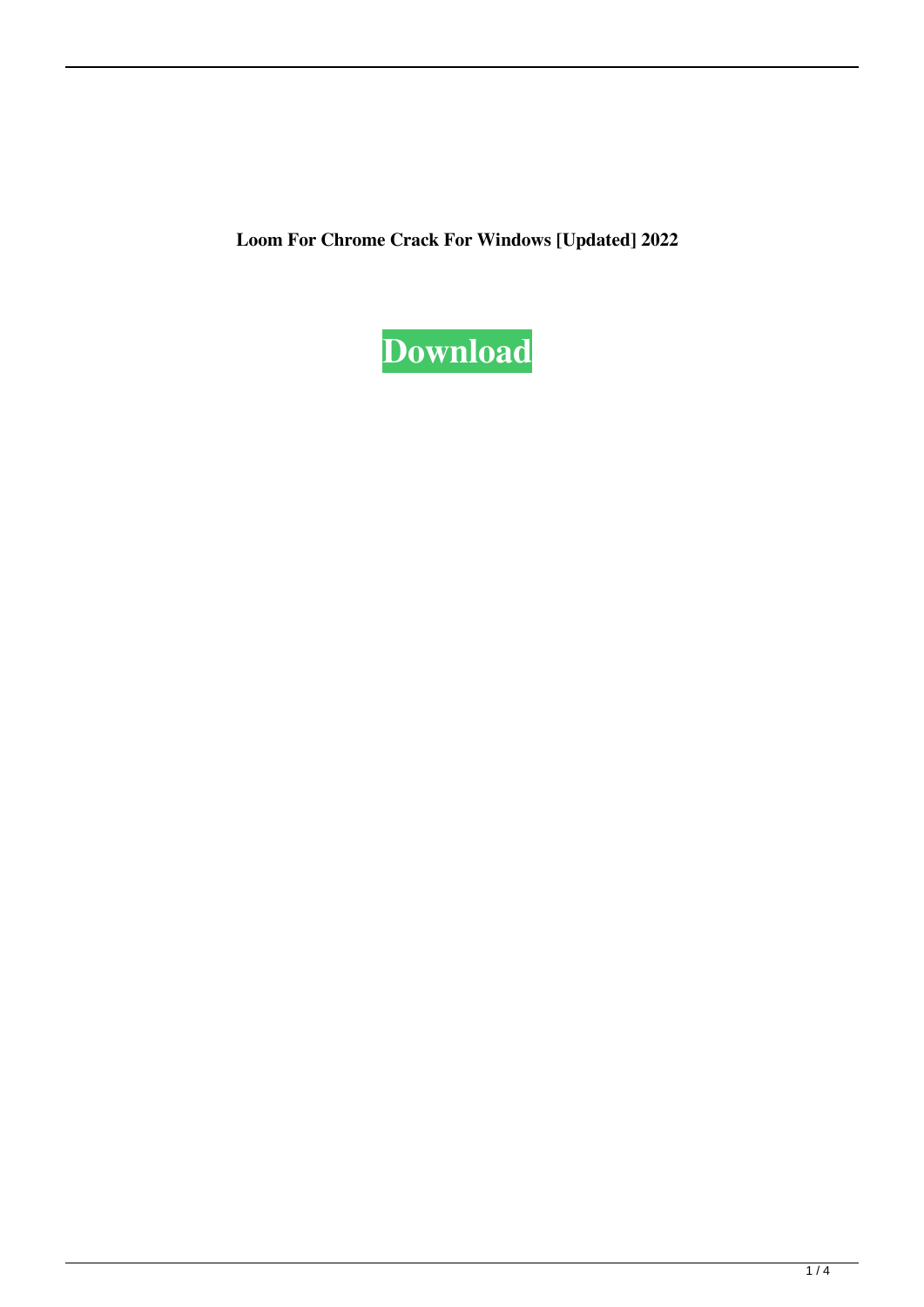# **Loom For Chrome Crack Free Registration Code PC/Windows**

Record video and show it to anybody. You can show your creation to anyone or share it with others. Simple, free and a powerful video creator. Comes with a powerful video editor. Accessible from anywhere. Get a headset to record your screen and show your creation. Record screen or show it to someone using a web camera. It seems to be a regular occurrence in life that at some point we will find ourselves trying to explain to someone how to do a certain thing on a PC. It can be a family member, a coworker or an employee, a customer, a student or even a friend. It shouldn't be hard to do when the person is next to you. But what if they are far away? Explaining over the phone or through instant messages can get confusing. A better option is to film yourself doing it, and a good tool to help you with this is Loom for Chrome Crack. How it works Using the extension is relatively simple. Once you've clicked it, a few options will appear on your screen. You just need to choose whether you want to record only your screen, only using the webcam, or both. And even though it is a Chrome extension, you can also record outside the browser. You can then start the recording and begin performing whatever process you need to explain. When you're done filming, you can either send an e-mail invitation or the link of the video to the other person and they will be able to see your creation. Not only is it a great way of helping someone who is far away from you, but it is also good if you do not want your video to be public and only want to share it with certain people. Other features Whenever someone watches or reacts to your videos, you will receive news about this in the notifications tab. Also, if there is something that you do not like about your creation, you also have the option to edit it. It is very useful in cases when the video includes long loading periods. Conclusion If you ever find yourself in the situation where you need to show or explain something on your PC to someone who isn't next to you, I can say that this extension would be of very good use. Loom for Chrome Free Download Description: Record video and show it to anybody. You can show your creation to anyone or share it with others. Simple, free and a powerful video creator. Comes with a powerful video editor.

#### **Loom For Chrome Crack+ Full Version**

Cracked Loom for Chrome With Keygen is a Chrome extension that lets you record your screen, webcam, system sounds and even your microphone. A few options of where to record and which input to use are provided. Chrome Customer Support & Feedback for Loom for Chrome Loom for Chrome is a Chrome extension that lets you record your screen, webcam, system sounds and even your microphone. A few options of where to record and which input to use are provided. ... Stellar Phoenix Review Stellar Phoenix is a brand new well-made and unique banking app for Android that will provide you with a personal experience that you won't find anywhere else. This app lets you do bank and transact business in a really simple and engaging way, but also offers all the features that are required of any mobile app. This app enables you to connect your account with your bank and also search for the best deals on your account. These also include having the app automatically alerts you to any order you have placed and make it available on your smartphone. The app also takes into account the needs of its users and that is why it allows you to make transactions from your mobile phone as long as it has the internet connection. It also gives you the opportunity to personalize your account and get access to it from anywhere you wish to access it. Is it free? You can download the app absolutely free of charge. As it is a free app, you don't need to worry about the payment details at any given point. However, you will have to register for an account, but this is really simple and quick. What do you get for free? The app offers its users every amenity that is required of any banking app. The fact that the app is completely free of charge is what makes it so attractive to its users. You will get to connect your bank account, have notifications about your account, and also be able to pay for and manage all transactions. What's Different About Stellar Phoenix Stellar Phoenix is the first banking app that we have reviewed that is dedicated to a special category. The app has everything you need and that is why it stands out among other banking apps. The app is specially designed for users who live in the USA. It is one of those apps that make banking easier for you. There is nothing more that you will love to do than to connect and transact all of your accounts. If you need to send or receive money, you will a69d392a70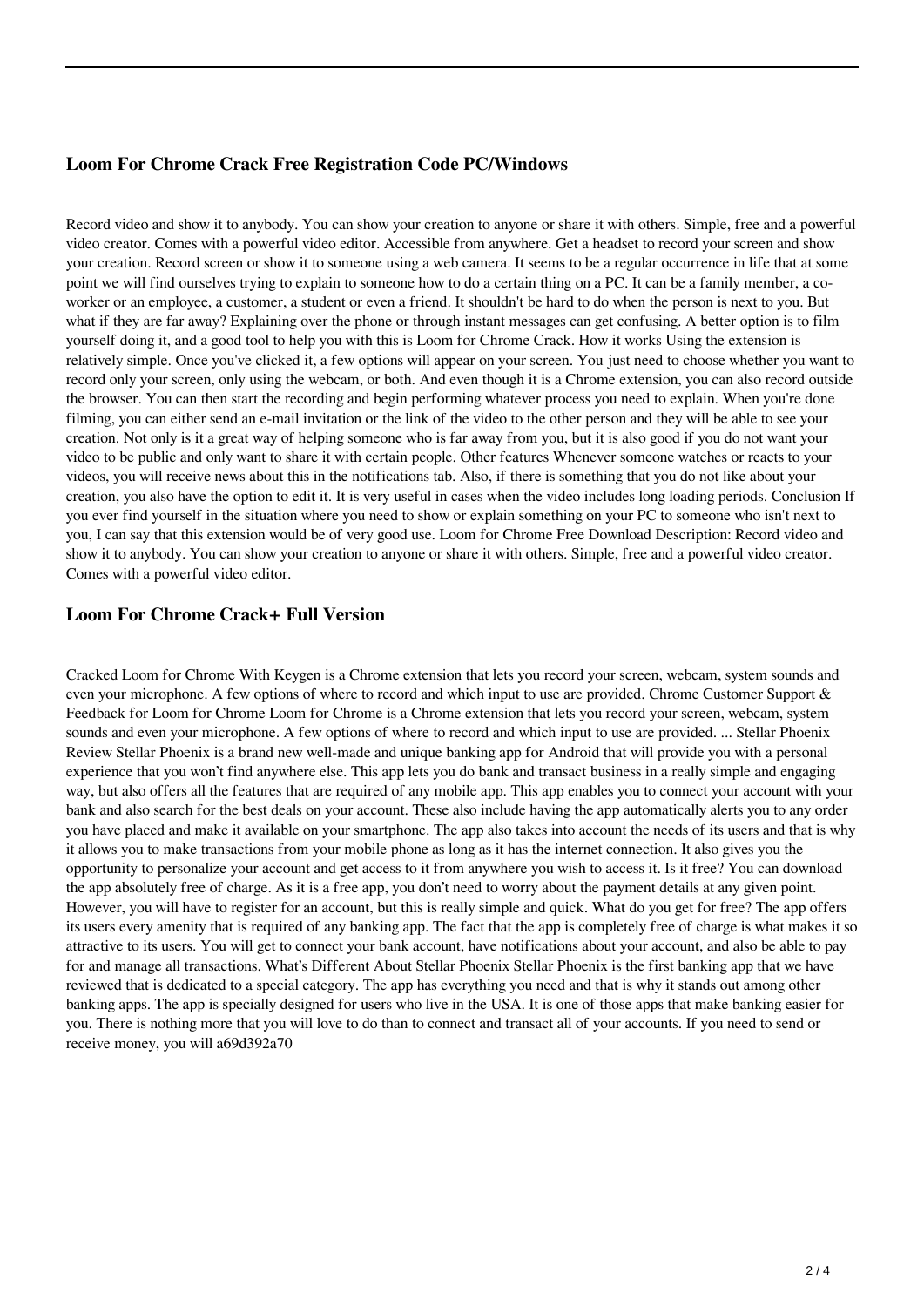# **Loom For Chrome Crack+**

Free Record your screen, webcam or both, and then live stream to people in your web browser. Record your desktop and make it to them. It's that simple. You can record what you do in any web browser. We work behind the scenes to record both your screen and your webcam at the same time. Stay in control — choose what parts of the video you want to send Send a private message to the people you want to share the video with. They'll get a link to your video. Share your messages, photos and videos right in the notification panel for when you receive them. How to Install Loom for Chrome Click the extension and a small window will pop up. You can choose to record only your screen or to also record your webcam. You can also choose to record the screen outside of the Chrome browser. In this window, click the blue upload button. This will begin recording the screen and webcam. You can now be productive while you do the process that you need to explain.NEW YORK—Alone and with little hope of survival, an elderly Japanese man died today after climbing a flight of stairs to escape the towering blaze raging through his apartment building. Staring at the blaze through his window, the desperate 82-year-old man bit down hard on the lip of a suicide pill in a desperate attempt to take his own life. "This is the best thing that could happen to me," the disheveled man told passersby as he prepared to meet his maker. "I have led a long and serene life, and I am more than ready to face my final destination, the hereafter." "I will peacefully allow myself to be engulfed by the flames of my own cremation," he added. Witnesses said the man calmly walked up one flight of stairs to his apartment, where he was met by firefighters and SWAT officers who coaxed him back into his apartment and waited until the building was engulfed by flames. "I thought I should tell the man to come back," said one of the officers. "To put it in human terms, if he dies out there, there will be nothing left for him." "That's when he looked straight at us and raised his hand to ask if there was a problem," added the officer, at which point the distressed man fled back down the stairs to where he was met by the firefighters.

#### **What's New in the?**

Loom for Chrome is a simple way to record and send your desktop to the people around you. Our goal is to make video chatting a lot more fun and easy. How? By letting you send video clips of your desktop straight to your friends and family, without any transcoding or encoding. From now on, you can pick up to 2 people in the vicinity of your computer and record them doing whatever they are doing. Anyone who views the video will see a stream of all the people who are being recorded. The way it works is simple, you can send a friend a link to the recorded desktop video in your browser. Besides sending the link, there is also a convenient way to email or text a friend the link and embed it directly into the message (please note that you will need to have another person on the same wifi network to be able to view your creation). You can also video call a friend to help you do something. We'd love to hear your feedback, so please send any comments or questions you have to feedback@quickmedicare.com. And we'd love to see more people using Loom, so if you're someone who'd like to help make that happen, get in touch and let us know! Downloads Loom for Chrome Version 1.1 (for Chrome 4, 5, and 6, or any other browser for which Loom for Chrome supports direct video calls)Çakmak, Fatih Çakmak () is a village in the Fatih district of Şanlıurfa Province, Turkey. It is situated in the mountains of the Taurus Mountains. Distance to Fatih is. The village was founded by Greek and Turkish people during Turkish expansionism in 1920s. The population is 1331. The village has traditional hospitality. The village was founded by Turkish people in 1920s by Byzantine refugees from Asia Minor. In 1930 they settled in the nearby town of Gülek, and abandoned the village. In 1972 the villagers returned and the village was named Çakmak. In 1994 Çakmak was declared a seat of township and was included into Fatih. References External links Category:Populated places in Şanlıurfa Province Category:Villages in Turkey Category:Fetih (district) public Table(String name, BaseTable base) { this.name = name